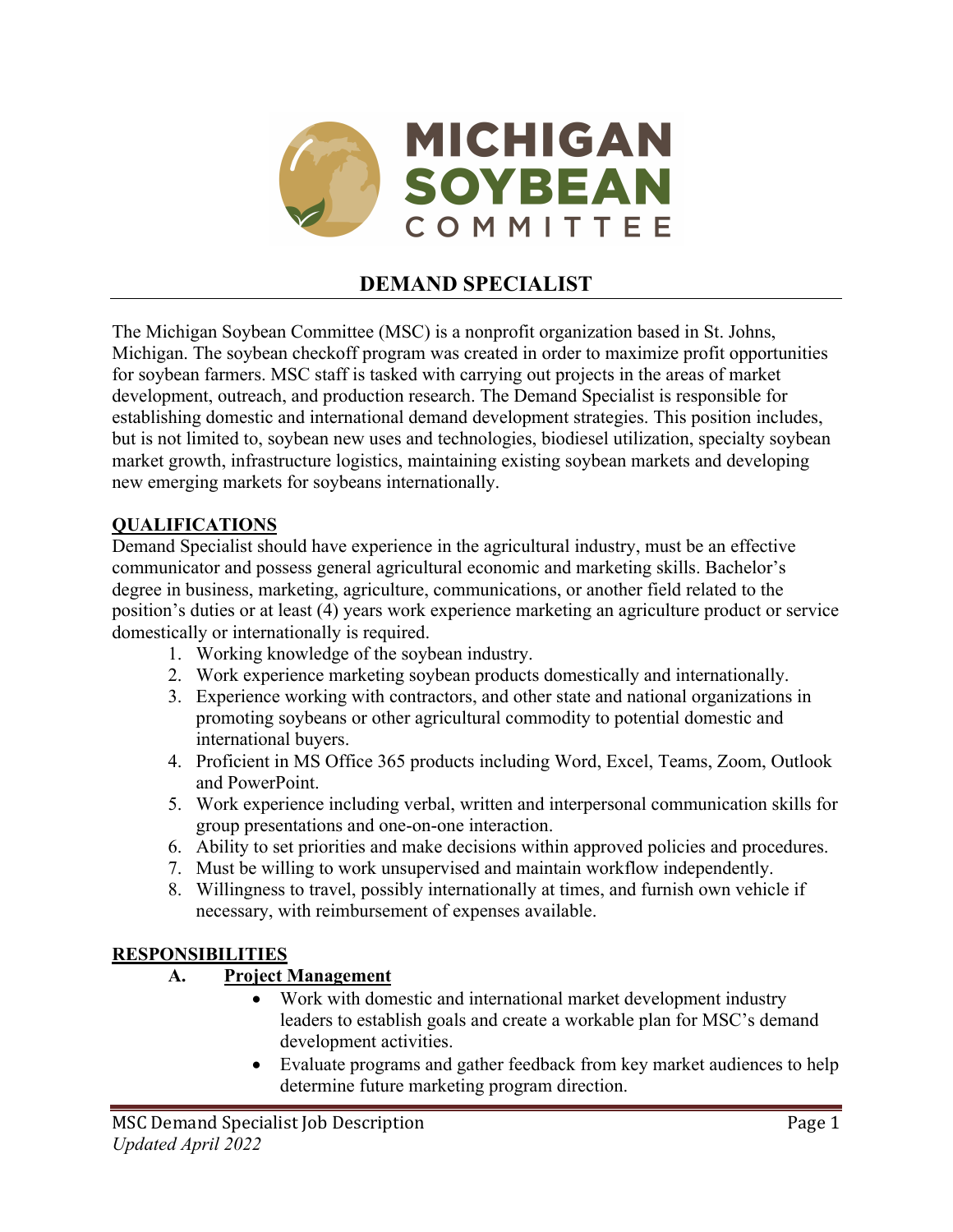- Responsible for managing all international marketing and transportation activities, ensuring objectives and expectations are accomplished, projects are conducted within budget, and project deadlines are met.
- Review project proposals and make recommendations to CEO and board leadership. Report to CEO and board on status and results of projects. Prepare and present project and program updates to MSC Board and other audiences.
- Develop projects that increase exports of Michigan soybeans and promote international trade.
- Plan, manage and conduct export market development trips to key markets for Michigan specialty/food grade and commodity soybeans and soy-based products.
- Monitor market access and trade policy issues that have potential to impact Michigan and US soybean exports.
- Identify road, rail, and water logistics opportunities and challenges to future demand growth for Michigan soybeans.
- Work with state and national transportation organizations on projects and programs that enhance Michigan and US transportation infrastructure, including Soy Transportation Coalition.
- Serve as MSC staff lead for national export promotion organizations, including National Biodiesel Board, US Soybean Export Council, World Initiative for Soy in Human Health, US Meat Export Federation, USA Poultry and Egg Export Council, and others as needed.
- Identify and recruit farmer leaders to participate in domestic and international programs.
- Plan and host international soybean buying delegations on visits to Michigan.
- Collaborate with state and national livestock organizations to promote exports of Michigan and US meat and poultry products.
- Support existing and encourage new development in the Michigan valueadded soybean industry including non-GMO, organic and food grade soybean businesses.

# **B. Stakeholder Communication**

- Develop and maintain information on domestic and international market flows of Michigan soybeans and soybean products to educate and inform farmers and other key stakeholders.
- Develop and distribute educational or promotional materials in furtherance of the goals for the demand development plan.
- Provide articles for MSN on demand development efforts, specific to each program area, quarterly.
- Prepare presentations, press releases, and other communication materials.
- Work with staff and stakeholders to inform Michigan soybean farmers about the current state of sustainability protocols, value-added composition opportunities, and supply issues.